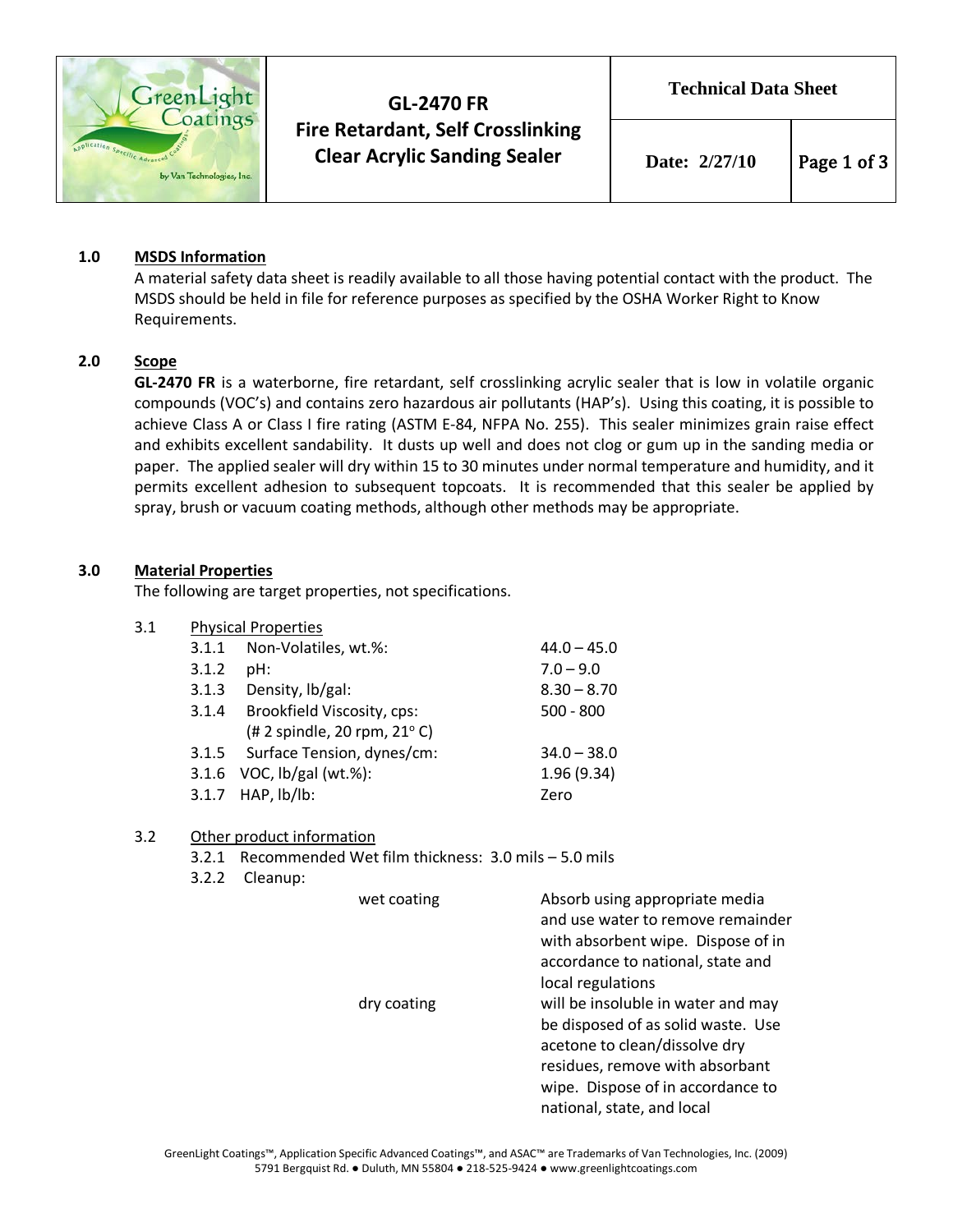

## **GL-2470 FR Fire Retardant, Self Crosslinking Clear Acrylic Sanding Sealer**

### regulations.

3.2.3 Material supplied "ready to use". In the event reduction is desired, the use of water is recommended. It is strongly suggested to contact Van Technologies for information concerning any corrective, and/or modifying actions.

### **4.0 Sealer Performance Data**

| <b>Recommended Usage</b>             | <b>Characteristics</b>                       |
|--------------------------------------|----------------------------------------------|
| For all wood surfaces, interior use, | Sealer surfaces exhibit exceptional clarity, |
| commonly used on window              | excellent adhesion to most wood species,     |
| components, kitchen cabinets,        | and excellent intercoat adhesion with most   |
| furniture, doors, home accessories,  | topcoats. Waterborne, low VOC and zero       |
| etc.                                 | HAP, non-hazardous and non-flammable.        |

### **Quick Reference Table:**

| <b>Characteristics</b>     | <b>Ranking</b>                |                               |  |
|----------------------------|-------------------------------|-------------------------------|--|
| <b>Household Chemicals</b> |                               | NA – intended to be topcoated |  |
| <b>Abrasion Resistance</b> |                               | NA – intended to be topcoated |  |
| Moisture Resistance        |                               | 5                             |  |
| <b>Build/Solids</b>        |                               | 3                             |  |
| Dry Time                   |                               | 5                             |  |
| Yellowing                  | NA – intended to be topcoated |                               |  |
| Repairability              | NA – intended to be topcoated |                               |  |
| Key:<br>$1 = Poor$         | $2 = Fair 3 = Good$           | $4 = Very Good 5 = Excellent$ |  |

## **5.0 Process requirements:**

- 5.1 To dry a 3.0-5.0 mil wet film thickness:
	- 5.1.1 Air dry at ambient temperatures between  $50^{\circ}$  F and  $90^{\circ}$  F and relative humidity between 50% and 70% for 15 to 30 min.
	- 5.1.2 May be IR/forced air oven dried using appropriate systems (contact Van Technologies for recommendations). Dry times vary relative to IR system power and may be rapid dried under 30 seconds with suitable IR energy.